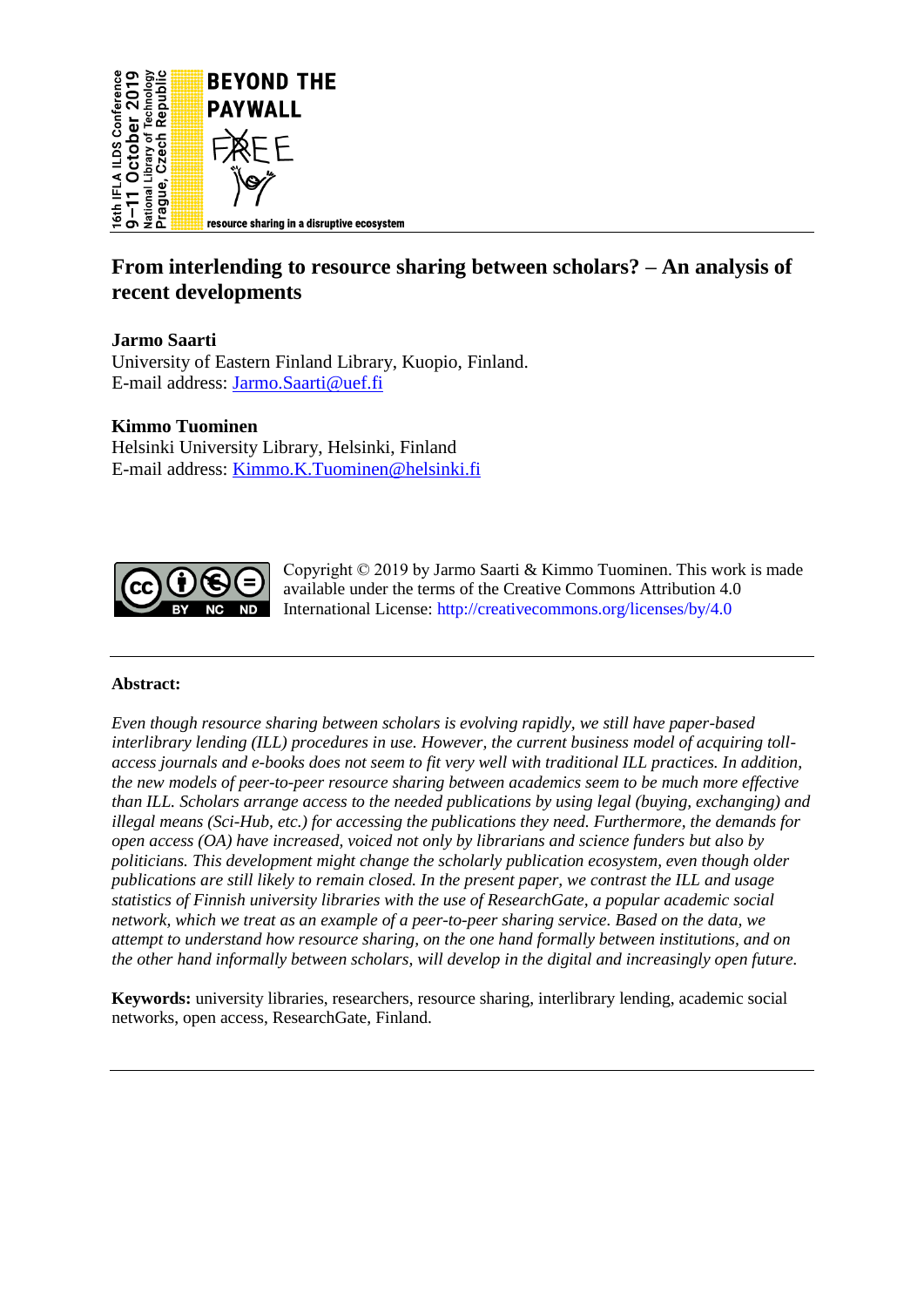#### **1. Introduction**

The operational environment of traditional ILL activities began to evolve rapidly during the 1990's. Due to the spreading of internet technologies and network-based services, scholarly communication tools changed and we moved from print journals to e-journals. From the beginning of this millennium, we have witnessed the transformation of monographs from physical documents to e-books. Recently, we have also seen a rise of different types of digital services for academic communities to share their ideas and published results (Muhonen & Saarti 2016) as well as emergence of MOOCs and other kinds of digital learning environments.

Advancements in technologies and social practices have led to a paradigm change in scholarly publishing. The printed era provided a quite closed environment where library premises and different types of collections of physical entities were of utmost importance in enabling research activities. Digital technologies revolutionised these paper-based processes. In principle, it is nowadays possible to publish, disseminate and discuss research results in real time and without gatekeepers.

We have previously characterised the ongoing change as a move from the printed world via digital to the post-digital operating environment of science (Saarti & Tuominen 2017). The recent policy discussion and policy initiatives around open science have speeded up this process. Policy makers and research funders have started to emphasize the need for opening the whole research process and making the publicly funded results of the academic work openly available (see European Commission 2012). The goal of these pursuits is to increase the societal and scientific impact of the scholarly activities.

The changing nature of the operating environment of scholars has also affected our conceptions of ILL practices. We have had to broaden the paper-based era's views. *Resource sharing* means much more than lending and sending paper copies or faxes between libraries. Resource sharing includes all the types of activities that try to ensure, within the academic and academic library community, the access to all the information resources needed in scholarly work.

The changes are so vast that they have also transformed the role of academic libraries, which no more have a monopoly for providing access to digital materials. The digitalization of scholarly publications means, among other things, outsourcing some of the traditional library functions to commercial actors. Furthermore, the rise of social media makes it easier for researchers to distribute and share publications and other documents. It is now wonder why the question of *who is actually in charge of providing information resources for the academia* pops up every now and then. There seems to be a need for reframing the collection policies in the academic library community and, especially, reflect upon how to make these policies more effective, coherent and up-to-date (Baraggioli 2018, Bjørnshauge 1999, Vattulainen 2018).

Another thread of the conversation is the role of the research libraries in ILL or in resource sharing activities more generally. At the turn of the millennium, the consensus seemed to be that libraries are and will be the primary actors in ILL. Some library professionals even predicted that the amount of ILL would be growing in the future. Many of us expected that new digital services would help to manage the ILL processes (Connolly 1999). At the same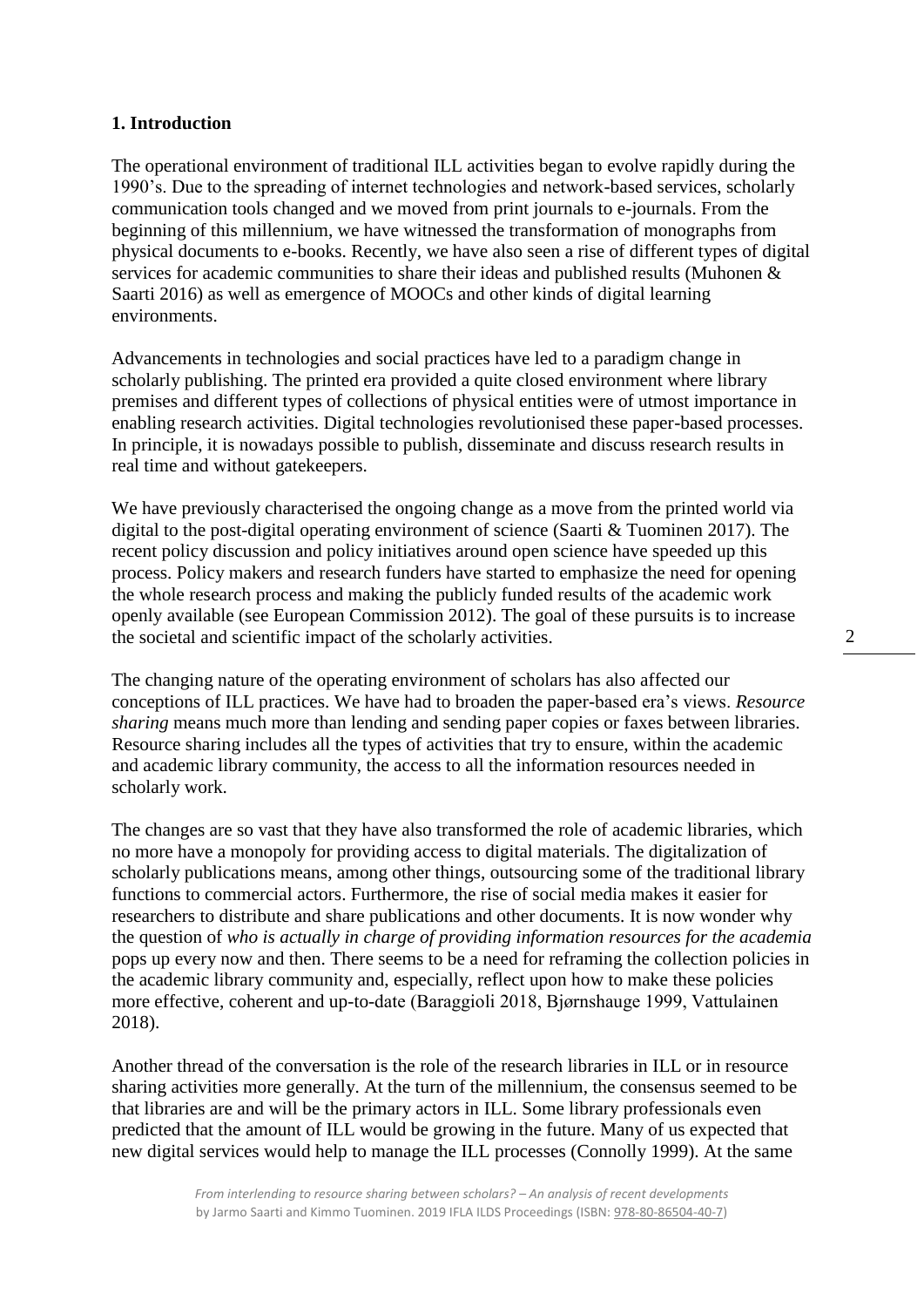time, some authors saw that the digital operating environment is not without pitfalls. The use of digital tools might lead to new kind of problems or obstacles, for example, within the realm of copyright law, and that is why libraries should perhaps specialise only in the socalled hard-core ILL, i.e., in the distribution of the printed, less-used materials among institutions (cf. Prowse 2000). The discussion on the role of academic libraries as nodes in the evolving post-digital resource sharing environment and the role of the so-called end users still continues (Saarti 2018).

In the present paper, we concentrate on analysing the changes that have taken place in Finland because we know the Finnish library system and the infrastructural and political context of academic work and library activities in our native country (Tuominen & Saarti 2012). However, we suppose that our remarks are not specific to the Finnish situation but reflect the general changes of scholarly practices and research environments. In essence, we ask how have the Finnish resource sharing landscape and ILL practices changed in the past few decades. We utilise the Finnish Research library statistics database and analyse ResearchGate [\(https://www.researchgate.net/\)](https://www.researchgate.net/) as an example of the kinds of resource sharing tools that Finnish researchers use in disseminating their research and for generating more visibility to it. To complement our views, we utilise the statistics generated by the Finnish National Exchange Centre of Scientific Literature.

### **2. Changes in ILL and document exchange activities in Finland**

The Finnish Research library statistics database [\(https://yhteistilasto.lib.helsinki.fi/?lang=en\)](https://yhteistilasto.lib.helsinki.fi/?lang=en) gives a comprehensive picture of the Finnish academic libraries. The libraries collect the data annually according to the international library statistics standards and the online version of the database offers statistics from the year 2002.

Figure 1. shows the development of ILL in all Finnish universities. A rapid decrease is evident both in national and international ILL. The biggest change has happened in national ILL activities. It seems that the amount of traditional ILL is diminishing although ILL seems still to be important for some research purposes.





*From interlending to resource sharing between scholars? – An analysis of recent developments* by Jarmo Saarti and Kimmo Tuominen. 2019 IFLA ILDS Proceedings (ISBN: [978-80-86504-40-7\)](https://www.techlib.cz/en/84026)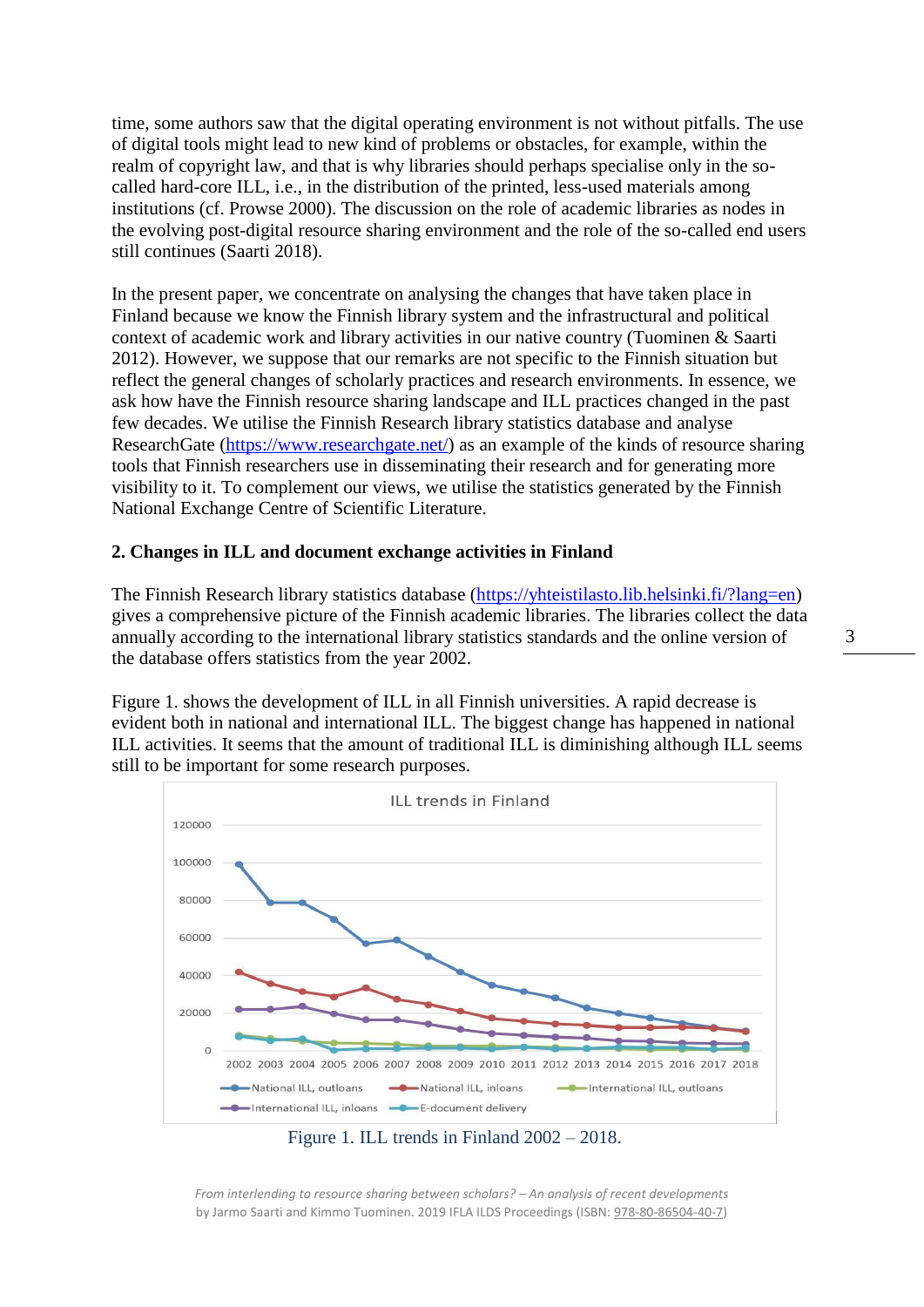Figure 2. shows the most central reason to the decreasing of ILL in Finland. The use of digital resources has been growing dramatically during the last two decades. Especially, e-book revolution seems to have taken place in the Finnish universities. Researchers and students use nowadays more e-books than e-journals.



#### Figure 2. Trends in the digital and printed resource usage in Finland 2002 – 2018.

When comparing the usage of e-books with the traditional printed book loans, one should note, however, that renewals are not included in the numbers of traditional loans. In addition, the usage numbers of digital materials do not take in the account how many times the same person has downloaded the same e-book, i.e. there is no distinction between the first use and the re-use in the download numbers of digital materials. Another unfortunate fact is that we do not have national statistics of e-book usage before 2009. However, it is clear that the number of the first loans in printed collections has fallen at the same time as the usage of e-books has increased.

One reason for the extensive use of digital resources in Finnish libraries is the FinELib consortium, which has been so far able to help Finnish universities in making the big deals and acquiring toll-access journals. Larger universities, of course, buy many e-resources outside the consortia, too. University libraries have made e-books and e-journals more familiar to users through different kinds of digital services, marketing efforts and information literacy education. Most of the users nowadays prefer digital media, even though there might still be some academics who love the exquisite scent of dusty papers.

Finland has a national Exchange Centre of Scientific Literature (ECSL, [https://www.tsv.fi/en/services/exchange-centre-scientific-literature\)](https://www.tsv.fi/en/services/exchange-centre-scientific-literature), which belongs to the Federation of Finnish Learned Societies. The Centre sends the new publications of the Finnish publishing bodies immediately to its exchange partners. When ECSL receives publications from the partners, it forwards them free of charge to the academic libraries that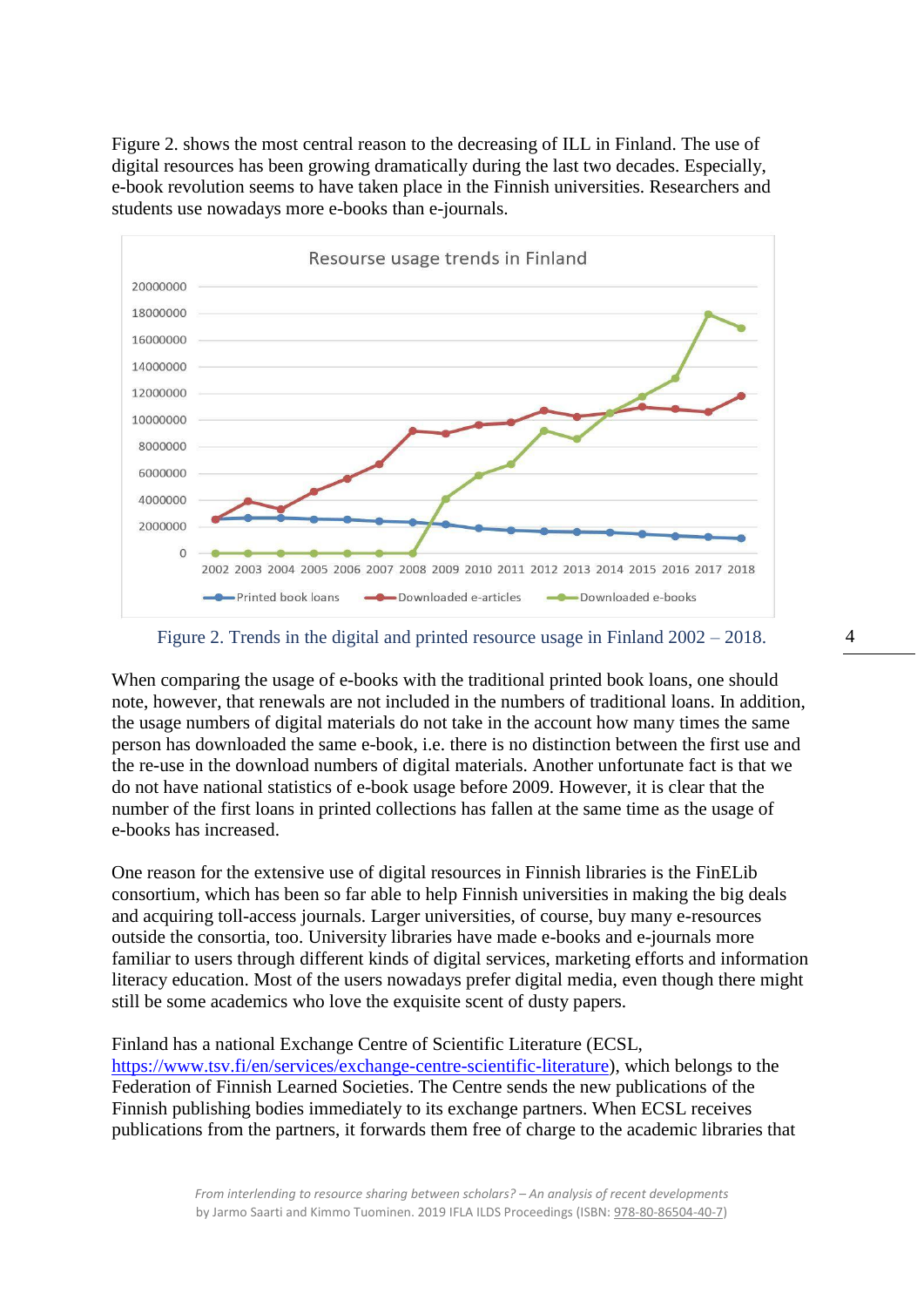have ordered them from the Centre. Most of the publications are serials, but ECSL exchanges research monographs and monograph series, too.

The authors asked and received statistics concerning the trends in the development of Finnish scientific literature exchange. The trend seems to be similar than with ILL in Finland. When the centre started its activity, it had almost 6000 international and national exchange points. The number of these points has been diminishing all the time and 2012 was the first year that the number was below 3000. In 2018, the number of these points went below 2000 and the number seems to fall yearly at the rate of -5 %. When the Centre had 13270 arriving serial publications in 1989, this number has currently decreased to 4057. Because of the historical changes of the Centre and its customer base, these numbers show the direction but are not as exact as the data we have of the trends in the Finnish ILL.

The organized exchange of publications is an old and traditional form of scientific communication. Digitalization has affected this practice but it has not completely disrupted it in Finland. There still seems to be researchers, research areas and libraries that benefit from scientific literature exchange, even though there are fewer and fewer of them. It is interesting to see what will happen to publication exchange if most of the new scholarly papers are going to be available not just digitally, but also in OA.

## **3. The Finnish researchers and peer-to-peer resource sharing**

The digitalization of the research environment has made it possible to build social media services for researchers and to use general social media (Facebook, LinkedIn, Twitter, etc.) for research-related purposes. Many social media sites facilitate the peer-to-peer sharing of publications and other documents. *Academic social networks*, like ResearchGate and *Academia.edu*, aim their services specifically for researchers. They enable networking and document sharing, within and across institutional and national boundaries. Some of them are quite loose with copyright, even though they are not breaking the law as clearly as Sci-Hub, which is a digital "library" of pirated publications.

On the right side of the law are those pure OA journals and mega journals that often base their business models on Gold OA and article processing charges (predatory publications might be exceptions in this respect). In addition, preprint servers like *arXiv* as well as the emergence of institutional repositories (and Green OA) also contribute to the fall of ILL numbers. *Google Scholar* is the most used tool for researchers (van Noorden 2014) and its search results often contain publications originating from discipline-based and institutional repositories. Services like *Unpaywall* and *Open Access button* are becoming mainstream too.

Perhaps in a 100% OA world, ILL for *new* scholarly publications would no more exist. It is, of course, debatable, when and how this kind of complete flip-over is going to happen or if it is going to take place at all.

The consequence of these developments is that the need for ILL decreases. Unfortunately, we do not have reliable statistics of the informal peer-to-peer resource sharing. Researchers have circulated scientific documents via email and file sharing servers as long as the internet has existed, but academic social networks enable resource sharing in a much larger scale and more effectively and easily than has previously been possible. The most popular academic social network is ResearchGate (van Noorden 2014). It has especially gained users from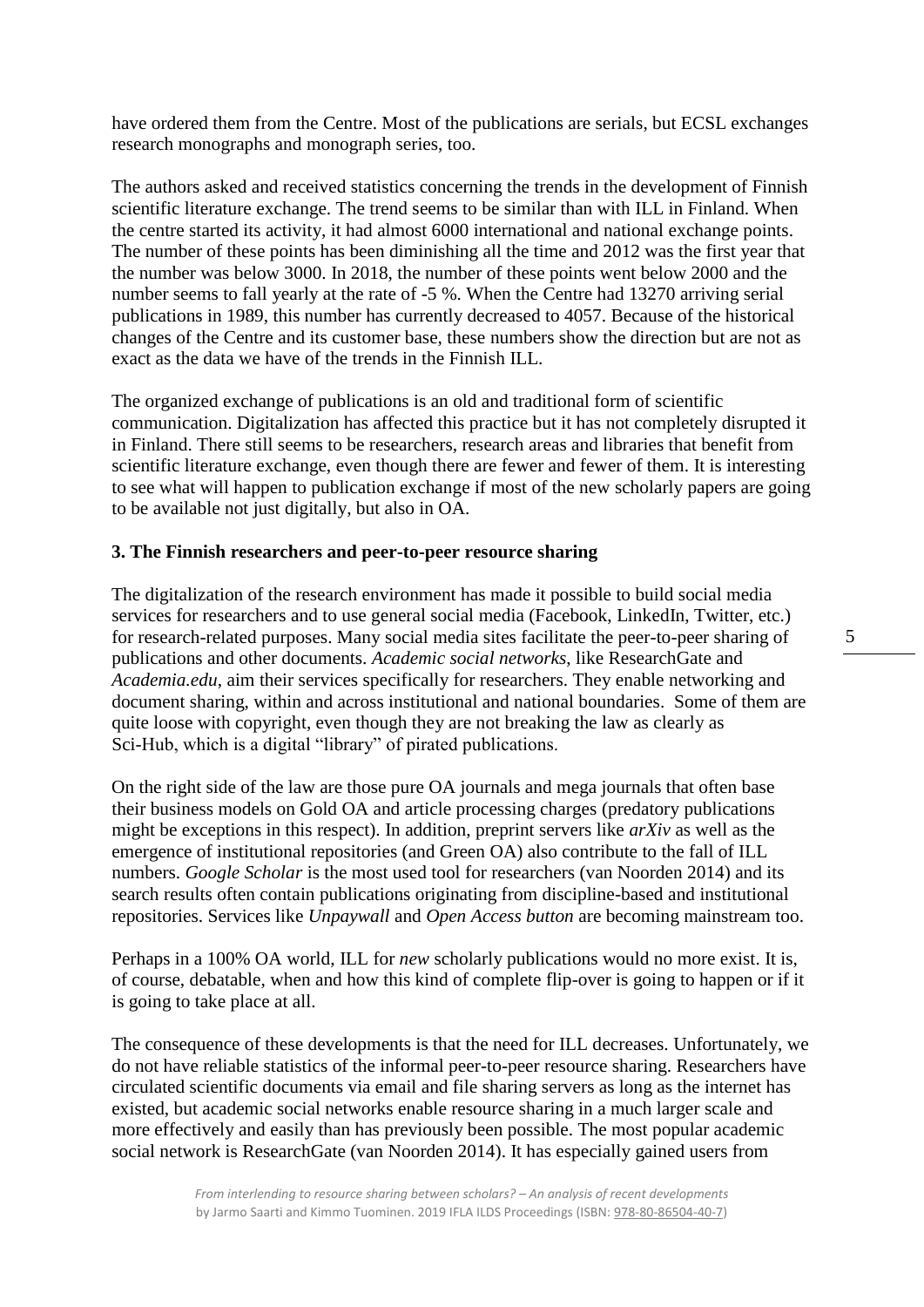medicine, physical sciences, life sciences, and engineering (Thelwall & Kousha 2016), but also researchers in many other domains are using it widely. As an academic social network, ResearchGate has other functions besides document sharing. These functions include asking and answering questions, browsing for new publications and finding collaborators and job announcements. However, resource sharing and increasing the visibility of one's own work seem to be the leading motives for using ResearchGate.

Table 1. depicts the status of the ResearchGate use in Finland. It includes the number of the ResearchGate users at each Finnish university, the number of their publications and the number of the weekly reads of them.

|                               | <b>Users</b> | <b>Publications</b> | <b>Publication</b> |
|-------------------------------|--------------|---------------------|--------------------|
|                               |              |                     | reads (week 25)    |
| <b>Aalto University</b>       | 6257         | 1553                | 47520              |
| <b>University of Helsinki</b> | 10180        | 57398               | 71401              |
| <b>UEF</b>                    | 4012         | 5099                | 22253              |
| University of Jyväskylä       | 3899         | 3821                | 27206              |
| <b>University of Lapland</b>  | 798          | 239                 | 1989               |
| <b>LUT</b>                    | 1942         | 1604                | 17356              |
| <b>University of Oulu</b>     | 4182         | 15855               | 29145              |
| <b>Hanken</b>                 | 679          | 89                  | 4149               |
| <b>University of the Arts</b> | 146          | 9                   | 281                |
| <b>Tampere University</b>     | 5473         | 16243               | 33899              |
| <b>University of Turku</b>    | 5308         | 19139               | 28447              |
| <b>University of Vaasa</b>    | 958          | 331                 | 5263               |
| Åbo Akademi                   | 2005         | 4686                | 9823               |
| <b>Total</b>                  | 45839        | 126066              | 298732             |

#### Table 1. ResearchGate use at the Finnish universities (data collected in June 2019).

We have collected the data for Table 1 from the institutional statistics pages of the Finnish universities at ResearchGate. People might express their institutional affiliations in many different ways. However, we do not take account of these potential variations in the present paper, i.e. we use only data based on the official name of each university and on how the ResearchGate users describe themselves. Thus, the data might be somewhat unreliable (although ResearchGate checks the authenticity of institutional e-mail addresses).

Table 1. shows that the largest and most research-intensive Finnish universities have the most active user population in ResearchGate, i.e. the number of users and publications positively correlates to the general size of the university. Finnish researchers seem to be using ResearchGate widely for increasing the visibility and accessibility of their publications and for finding potential collaborators.

Even though most of the users are whole-time researchers, the users might also hold other positions as librarians, students or administrative personnel in their respective universities. We do not know how many of the publications are available as full texts but preliminary scanning shows that at least researchers with high *RG scores* (the visibility metric used by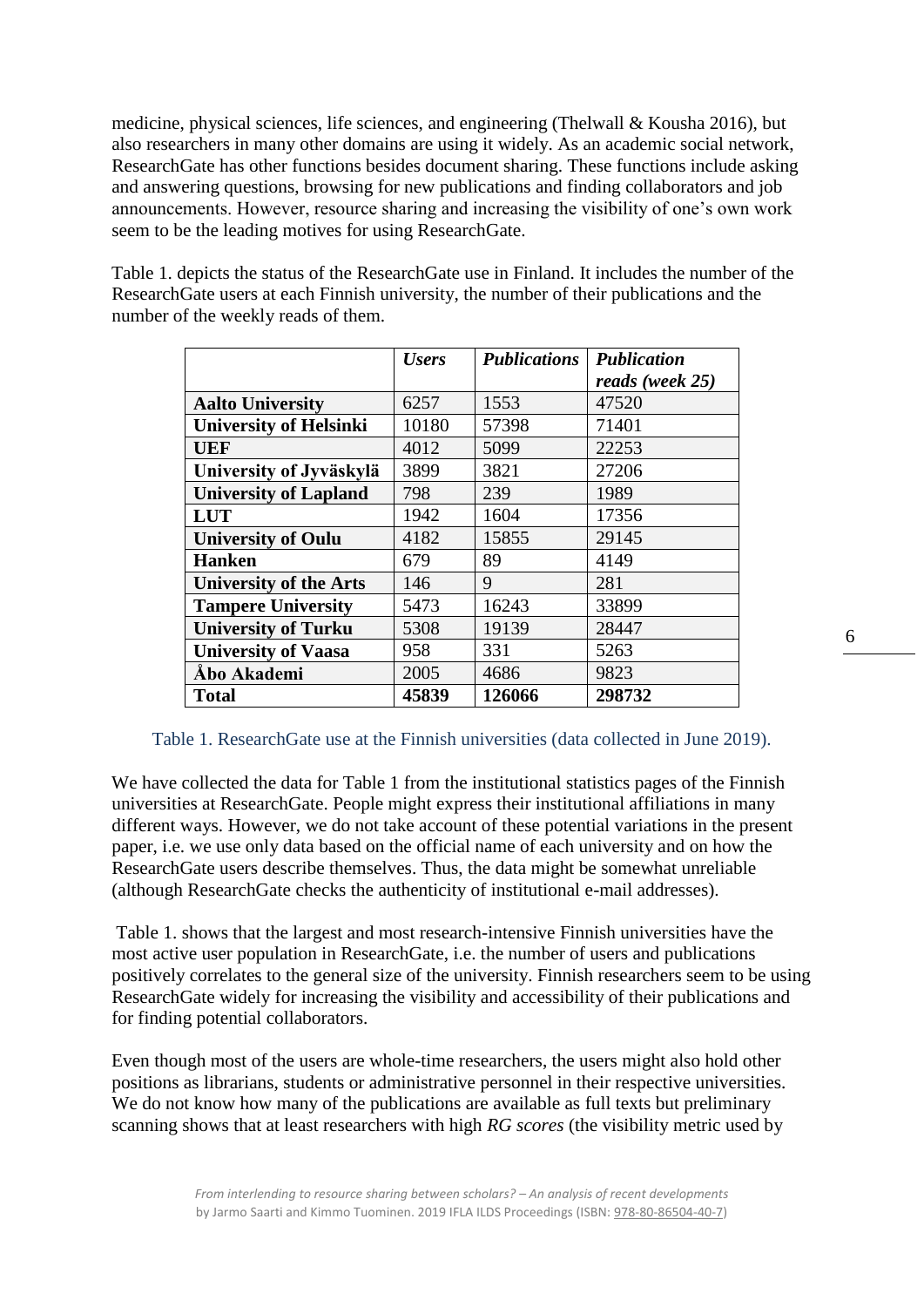ResearchGate) seem to add full texts to ResearchGate regularly. If full text is not included, ResearchGate offers a possibility to request a copy of the publication directly from its author.

The researchers in Finnish universities annually publish about 38000 scholarly articles [\(https://vipunen.fi/en-gb/university/Pages/Julkaisut.aspx\)](https://vipunen.fi/en-gb/university/Pages/Julkaisut.aspx). Even though it is hard to estimate the coverage of Finnish publications on ResearchGate based on these numbers, it is safe to say that substantial number of papers is available in ResearchGate, and through it, one can easily request more papers from the authors. ResearchGate is currently a much larger distributor of Finnish scientific publications than the ILL system of Finnish University Libraries as a whole, and ResearchGate might even contain some publications that would be difficult to get via traditional ILL means.

| $R^6$<br>A Home 6<br>Ouestions<br>Jobs                                                                                                   | Search for researchers, publications, and more                                                                                                        | Q<br>$\boxtimes$<br>$\mathcal{Q}$<br>Add new<br>$\alpha$<br>$\checkmark$ |
|------------------------------------------------------------------------------------------------------------------------------------------|-------------------------------------------------------------------------------------------------------------------------------------------------------|--------------------------------------------------------------------------|
| University of Helsinki<br>Helsinki, Finland<br>HELSINGIN YLIOPISTO<br>UNIVERSITY OF HILLSING<br>Contributions<br>Overview<br>Departments | Jobs:<br>Members<br>Member stats                                                                                                                      | Invite colleagues                                                        |
| INSTITUTION STATS OVERVIEW                                                                                                               | Top publications by reads <sup>1</sup>                                                                                                                | Popular members                                                          |
| 84,478<br>⇓                                                                                                                              | The CMS experiment at the CERN LHC<br>Journal of Instrumentation 08/2008; 3(08):S08004. DOI:10<br>1088/1748-0221/3/08/S08004                          | Panja-Riina Luukka<br>Follow<br>al 31.38                                 |
| Reads of<br>iblications<br>131,915<br>Reads                                                                                              | 19k Reads                                                                                                                                             | Pedro José Aphalo<br>Follow<br>$-11, 54.21$                              |
| 100 k                                                                                                                                    | Thinking, Fast and Slow (by Daniel Kahneman)<br>05/2016; DOI:10.19232/uv4pb.2016.1.92<br>2k Reads                                                     | <b>Laurent Forthomme</b><br>Follow<br>al 48.18                           |
|                                                                                                                                          | Combined Measurement of the Higgs Boson Mass in<br>pp Collisions at sqrt[s]=7 and 8 TeV with the ATLAS<br>and CMS Experiments                         | <b>Hélder A Santos</b><br>Follow<br>al 47.02                             |
| 50 k<br>06/16 06/23 06/30 07/07 07/14 07/21 07/28                                                                                        | Physical Review Letters 05/2015; 114(19):191803.<br>1k Reads                                                                                          | Shri Mohan Jain<br>Follow<br>1131.40                                     |
| Top reads by country                                                                                                                     | Carbon in Boreal Peatlands<br>Boreal Peatland Ecosystems 10/2006: pages 165-194; DOI<br>:10.1007/978-3-540-31913-9_9                                  | i all<br><b>Pedro Cardoso</b><br>Follow<br>al 38.05                      |
| 4210 United States                                                                                                                       | 424 Reads                                                                                                                                             | <b>Harri Vasander</b><br>Follow<br>$-1136.71$                            |
| 2190 India<br>2109 Germany                                                                                                               | On the issue of transparency and reproducibility in<br>nanomedicine<br>Nature Nanotechnology 07/2019; 14(7):629-635. DOL10.1<br>038/s41565-019-0496-9 | Markku Kulmala<br>Follow<br>al 53.88                                     |
| Top reads by institution                                                                                                                 | 356 Reads<br>Dispossessing Academics: The Shift to                                                                                                    | Jaakko Kaprio<br>Follow<br>$-11.55.12$<br>$\checkmark$                   |

## Figure 3. The University of Helsinki institutional page of the member statistics [\(https://www.researchgate.net/institution/University\\_of\\_Helsinki\)](https://www.researchgate.net/institution/University_of_Helsinki) in July 26, 2019.

ResearchGate collects the number of reads, the top reads by country and by institution weekly. The second top publication of the week 31 is a one-page book review of a popularscientific book published in *UV4 Plants Bulletin*.

Even though some researchers might assume that the papers available in ResearchGate are OA, this is not the case because ResearchGate requires authentication and breaches copyrights in many cases (cf. Piwowar & al. 2018). To use ResearchGate, one has to reveal one's identity (or invent a fake one). As we know, the activities, contacts and interests of online identities are the real currency of the Internet Age. In this sense, the social media offers no free lunches to us.

One might wonder how permanently ResearchGate stores full texts. Can we be sure that all the imported files will be available in the future? We do not know how the business model of ResearchGate will evolve and if the whole service even ceases to exist one day. One possible scenario might be that, as has happened with Mendeley, one of the big publishers acquires ResearchGate. Furthermore, it is possible that ResearchGate will not always be as open as it is today. Academia.edu – one the main competitors of ResearchGate – has decided to offer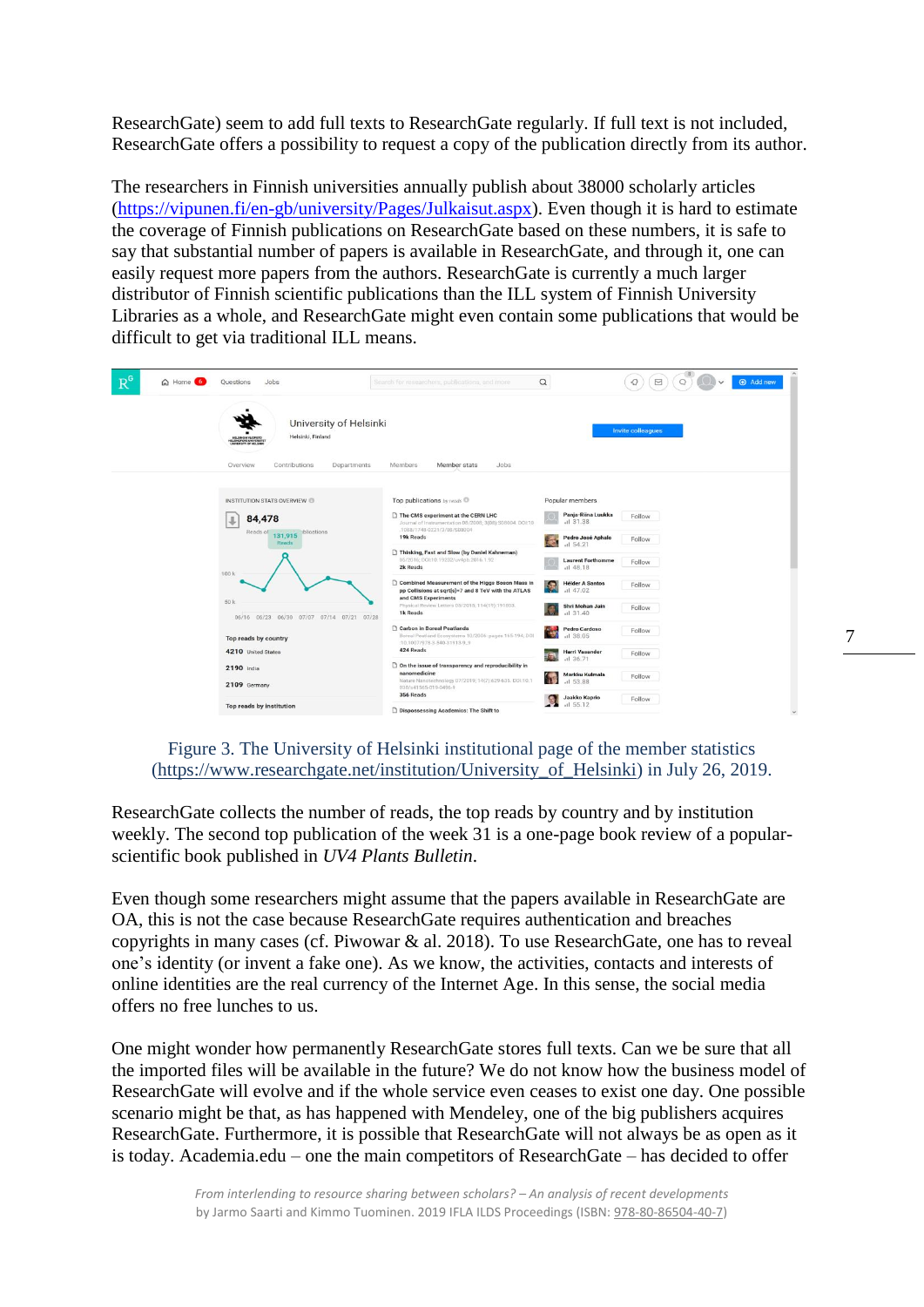much more services to those users who are willing to upgrade their membership status and to pay for it.

Legal problems might hinder the use of ResearchGate in the future and endanger the permanent availability of all the documents it contains. Seventeen publishers – including Elsevier, Wiley, BMJ and ACS – formed the Coalition of Responsible Sharing in October 2017 to "address the copyright infringing practices of the ResearchGate site." The coalition is aiming for "a solution that is in the interest of all stakeholders – ResearchGate, publishers and researchers – and consistent with access and usage rights." As no one has yet found this solution, the Coalition has forced ResearchGate to remove 1.4 million articles from its site. Nevertheless, the Coalition still sees that ResearchGate contains millions of copyrighted articles "in contravention of agreements between publishers and authors" and that the service is "taking no responsibility for this illicit activity." (Coalition for Responsible Sharing 2019.)

| $R^6$<br>C Home 6 | Jobs<br>Questions                                                                                                                  | Search for researchers, publications, and more | $\alpha$                                                                                                                                                    | $Q$ $\cup$ $\vee$<br>◁<br>$\Box$ | Add new |  |
|-------------------|------------------------------------------------------------------------------------------------------------------------------------|------------------------------------------------|-------------------------------------------------------------------------------------------------------------------------------------------------------------|----------------------------------|---------|--|
|                   | Ń.<br>University of Eastern Finland<br>UNIVERSITY OF<br>Finland<br>Overview<br>Contributions<br>Departments                        | Member stats<br>Members:                       |                                                                                                                                                             |                                  |         |  |
|                   | $\Sigma$ al 28,133.68<br>4,031<br><b>Total RG Score</b><br>Members<br>from<br>5,099                                                | $\circ$<br>View member stats<br>$\circ$        | 4031 Members<br>102000000<br>9438888484                                                                                                                     | View all                         |         |  |
| Publications      | Departments                                                                                                                        | Add these stats to your site<br>View all       | 8960169000<br>Invite your colleagues                                                                                                                        |                                  |         |  |
|                   | <b>Department of Business</b><br>242<br>Members<br><b>School of Forest Sciences</b><br>195<br>Members<br><b>School of Pharmacy</b> |                                                | Top publications last week by reads<br>View all<br>$\Box$ The sociology of education<br>01/2013: 001:10.1177/2056846013122                                  |                                  |         |  |
|                   |                                                                                                                                    |                                                | 564 Reads<br>Theme development in qualitative content analysis and<br>thematic analysis<br>Journal of Nursing Education and Practice 01/2016; 6(5):100-110. |                                  |         |  |
| 191<br>Members.   |                                                                                                                                    |                                                | DOI:10.5430/jnep.v6n5p100<br>257 Reads                                                                                                                      |                                  |         |  |
|                   | Recent publications<br>Autista: The Decognition Diography of The need for                                                          | View all                                       | <b>Top collaborating institutions</b>                                                                                                                       |                                  |         |  |

Figure 4: The institutional page of the University of Eastern Finland [\(https://www.researchgate.net/institution/University\\_of\\_Joensuu\)](https://www.researchgate.net/institution/University_of_Joensuu) in July 26, 2019.

# **4. Conclusions**

The analysed data shows the falling of ILL and printed loans as well as the rise of the usage of e-books and e-journals. It seems that ILL has transformed in Finland into a complementary, niche market service. The scholars rely on ILL mostly when they have special needs for printed and rare documents. This kind of a detective work for finding exotic, old or peripheral publications seems to be the current and future role of ILL professionals.

Finnish researchers have adopted academic social networks where they can disseminate publications and promote their expertise without institutional intermediaries. The reasons for the popularity of ResearchGate seem to be its' ease of use and the intuitive nature of the user interface. The researchers might be aware of the copyright problems with ResearchGate but they do not seem to care for them too much. Researchers are especially active in using the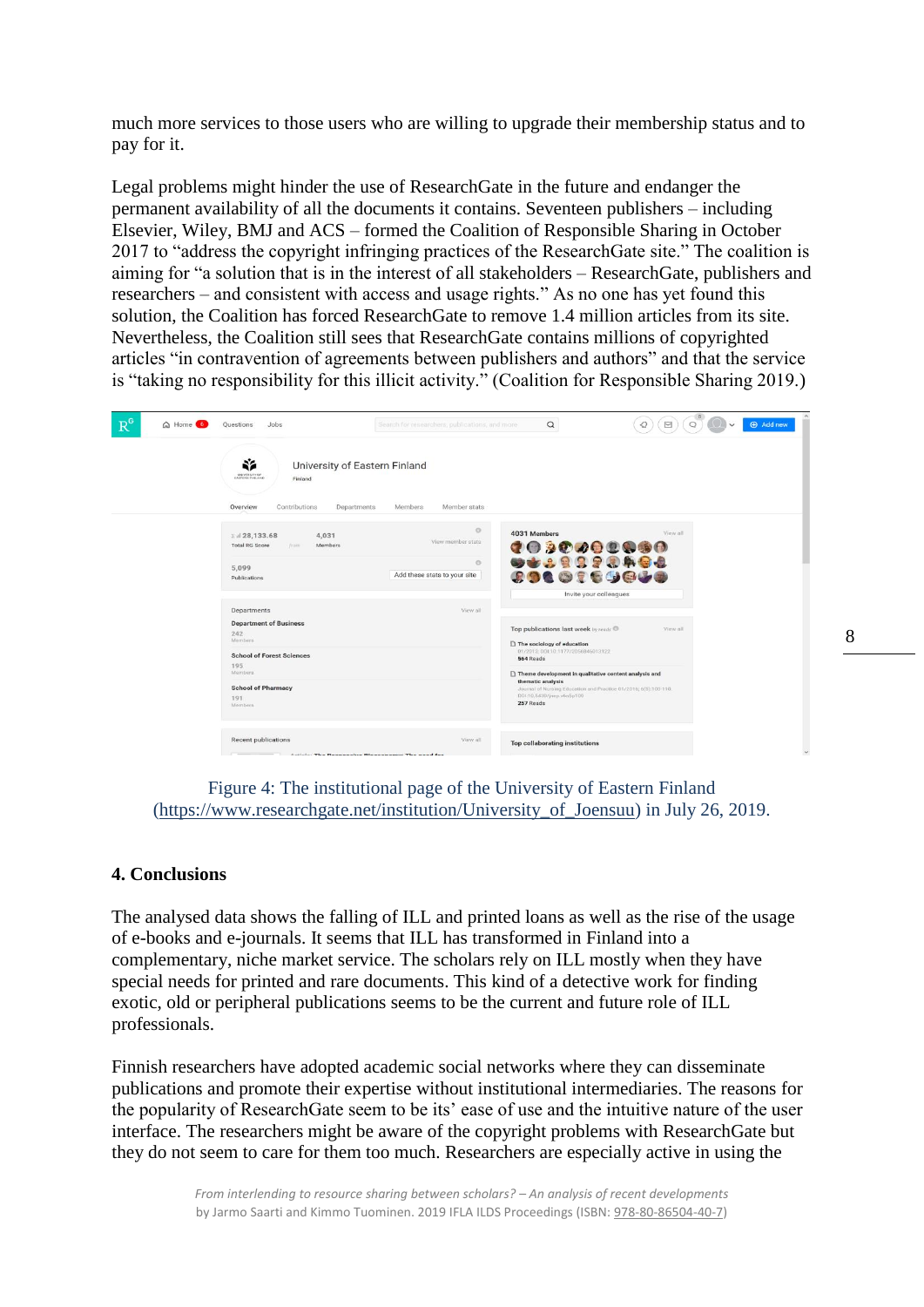networks in peer-to-peer resource sharing, which might be another factor decreasing ILL. Furthermore, if the 100 % flip over to OA happens, as some have prophesied, or if the amount of OA publications continues to grow as it has been growing (Laakso & Björk 2016, Piwowar et al 2018), ILL numbers might fall even faster than thus far.

Because of Plan S and country-based OA mandates, national consortia negotiations have become more difficult than they have been. It is probable that no-deal situations between consortia and big publishers are increasing. This might amplify ILL in the future. Anyhow, it is more likely that the researchers will use other legal or illegal means to get the information they need. ILL seems to be too slow for the researchers who are used to the immediate response from the services like Amazon and Google.

The described developments have consequences to academic libraries, their daily work and services as well as for the resource allocation within the libraries and their host universities. Recently, many Finnish academic libraries have faced funding cuts and devised various kinds of survival strategies. In some cases, the libraries have ceased to exist as separate organisations.

The rise of academic social networks as informal resource sharing tools generates new kinds of problems. Besides legal challenges with copyright and user privacy, academic social networks pose other strategic risks to universities. The business models and black-box algorithms of the networks might not align with the basic academic goals and values. The recent landscape analysis of the changes in academic publishing specifically warns that outsourcing certain key functions to private companies may upset the power balance and lead to a situation where the companies are able to influence too much the decisions of the universities. The risk is that the private sector gets too great a role in the analytical assessment of the universities and the performance of their staff and students. (SPARC 2019.)

Document sharing, reading and the contact networks of researchers are the kinds of data that academic social networks generate and utilize. When this kind of big brother data gets into the hands of one of the central players in publishing and information analytics businesses, e.g. through company acquisitions and mergers, it might provide an enormous competitive value when combined with other kinds of data and indicators (SPARC 2019). This may lead into an unhealthy situation in which the publisher knows more about the university than the university itself. As the information professionals realise, it is a short route from knowledge to power.

Research librarians should be more aware of the development and current nature of academic social networks. We should be able to give our academics relevant information on the potential and possible problems of informal resource sharing.

Even though ILL is not able to compete with academic social networks, it might still be the last resort for our users. Is it not true that we should be able to offer our users a legal way to get the information they need?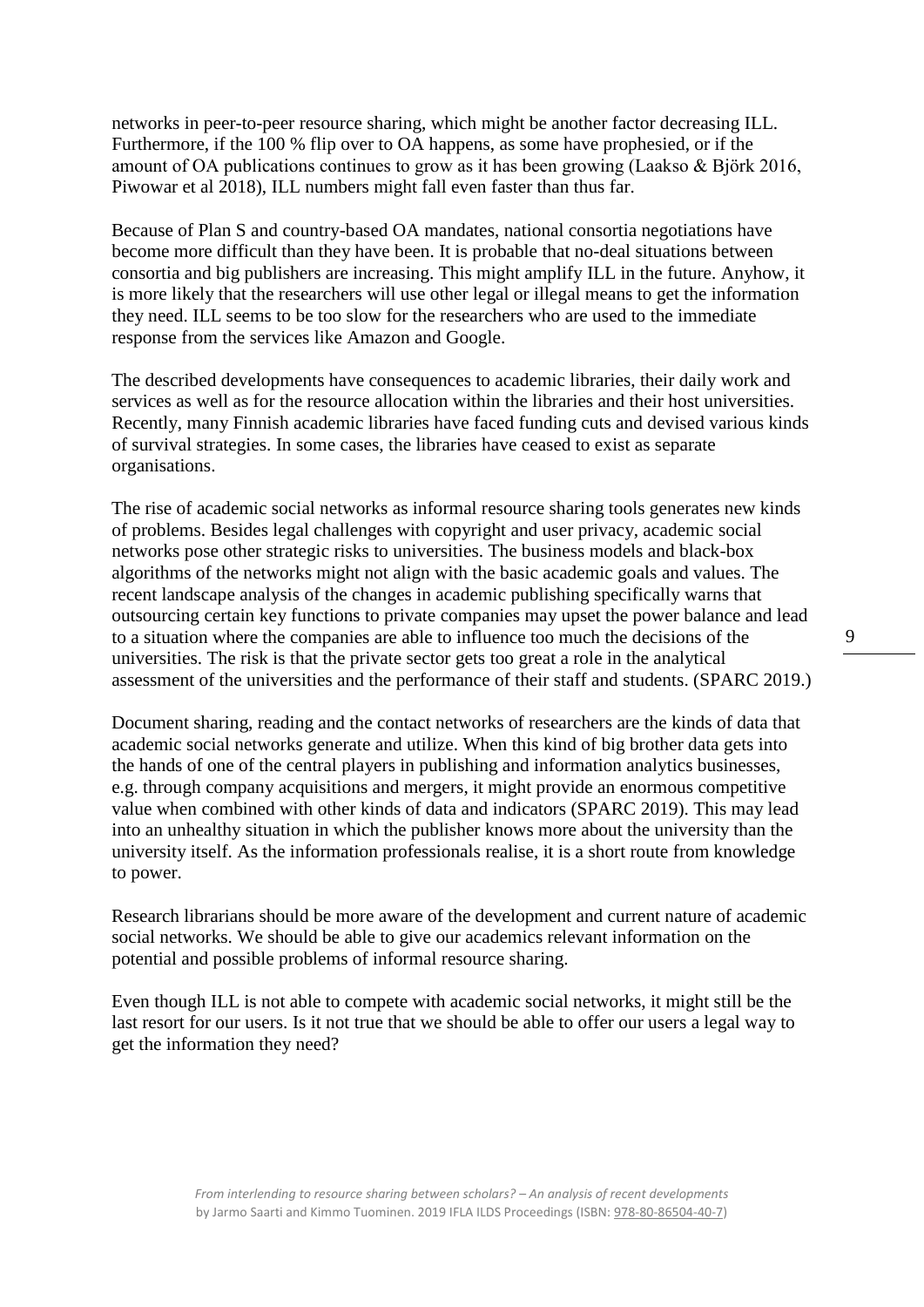## **Acknowledgments**

The authors would like to thank Mr. Georg Strien from the Federation of Finnish Learned Societies for providing the statistical data of the trends in the institutional exchange of scientific publications in Finland.

# **References**

Baraggioli, J-L (2018). Coordinating a national policy for shared conservation: tools and methods of shared working. In Vattulainen, Pentti & O'Connor, Steve (eds.) Repositories for Print: Strategies for Access, Preservation and Democracy. De Gruyter Saur. Current topics in library and information practice 9. Pp. 119-128. [https://doi.org/10.1515/9783110535372.](https://doi.org/10.1515/9783110535372)

Bjørnshauge, L. (1999). Opinion paper: from interlending and document delivery to cooperative collections and document access. Interlending & Document Supply 27(1):30-32. [https://doi.org/10.1108/02641619910255847.](https://doi.org/10.1108/02641619910255847)

Coalition for Responsible Sharing (2019). Status report, 13 June 2019. Retrieved from <http://www.responsiblesharing.org/status-report-on-researchgate-june-2019/>

Connolly, P. (1999). Interlending and document supply: a review of recent literature ‐ XXXV. Interlending & Document Supply 27(1):33-41. [https://doi.org/10.1108/02641619910255856.](https://doi.org/10.1108/02641619910255856)

European Commission (2012). Commission recommendation of 17.7.2012 on access to and preservation of scientific information. Brussels: European Commission. Retrieved from [http://ec.europa.eu/research/science-society/document\\_library/pdf\\_06/recommendation](http://ec.europa.eu/research/science-society/document_library/pdf_06/recommendation-access-and-preservation-scientific-information_en.pdf)[access-and-preservation-scientific-information\\_en.pdf.](http://ec.europa.eu/research/science-society/document_library/pdf_06/recommendation-access-and-preservation-scientific-information_en.pdf)

Laakso, M. & Björk, B.-C. (2016). Hybrid open access: a longitudinal study. Journal of Informetrics (10)4:919-932. [https://doi.org/10.1016/j.joi.2016.08.002.](https://doi.org/10.1016/j.joi.2016.08.002)

Muhonen, A. & Saarti, J. (2016). The changing paradigm of document delivery: exploring researchers' peer to peer practices. Interlending & Document Supply 44(2):66-71.

Piwowar H, Priem J, Larivière V, Alperin JP, Matthias L, Norlander B, Farley A, West J, Haustein S. (2018). The state of OA: a large-scale analysis of the prevalence and impact of Open Access articles. PeerJ 6:e4375.<https://doi.org/10.7717/peerj.4375>

Prowse, S.W. (2000). Current trends in interlending and document delivery in the UK. Interlending & Document Supply 28(4):184-192. [https://doi.org/10.1108/02641610010357130.](https://doi.org/10.1108/02641610010357130)

Saarti, J. (2018). Collection policies for the post-digital era of academic publishing: future scenarios for the academic libraries. In Vattulainen, Pentti & O'Connor, Steve (eds.) Repositories for Print: Strategies for Access, Preservation and Democracy. De Gruyter Saur. Current topics in library and information practice 9. Pp. 103-112. [https://doi.org/10.1515/9783110535372-010.](https://doi.org/10.1515/9783110535372-010)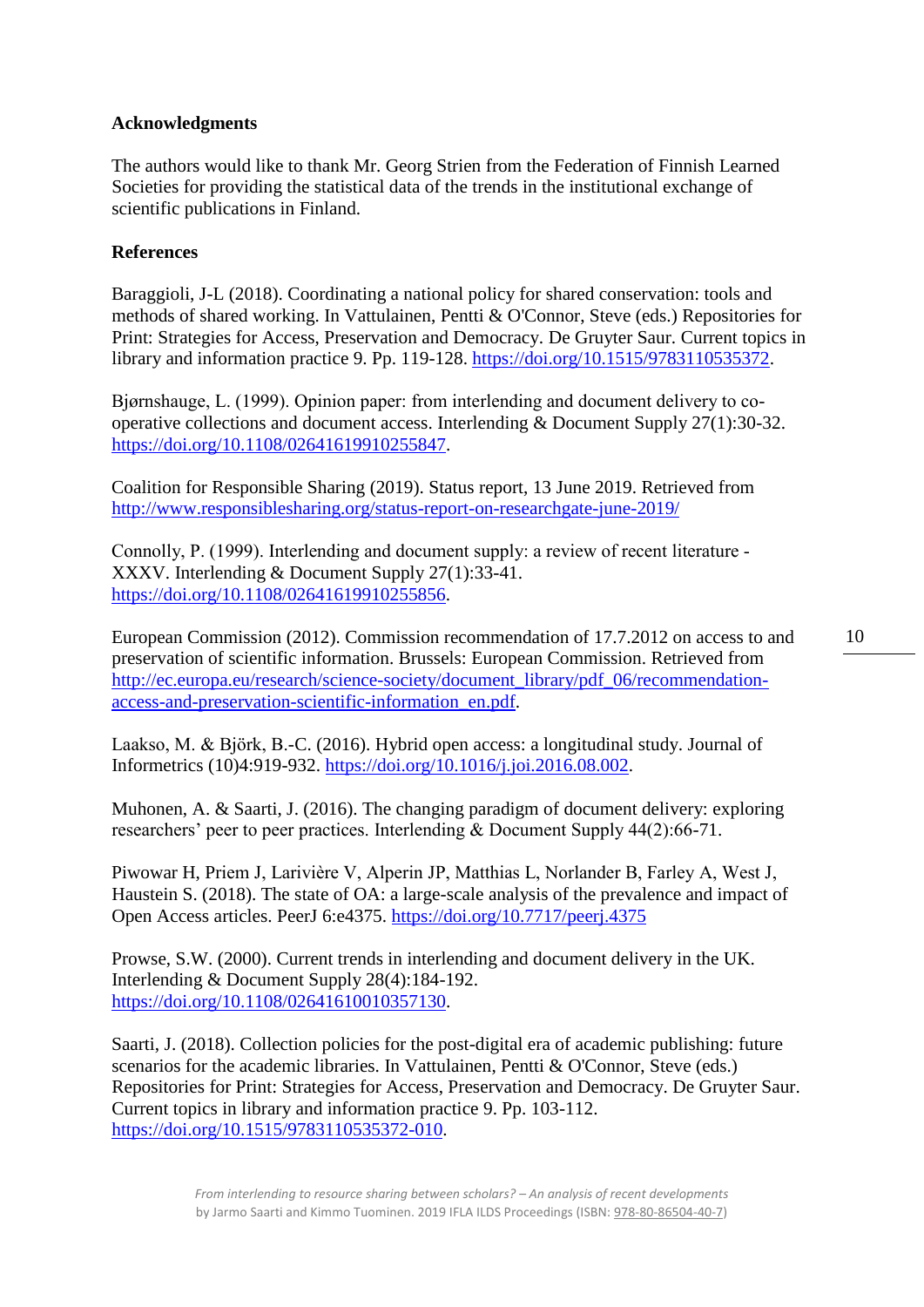Saarti, J. & Tuominen, K. (2017). From paper-based towards post-digital scholarly publishing: an analysis of an ideological dilemma and its consequences. Information Research 22(3): paper 769. Retrieved from [http://InformationR.net/ir/22-3/paper769.html.](http://informationr.net/ir/22-3/paper769.html)

SPARC (2019). SPARC Landscape Analysis: The Changing Academic Publication Industry – Implications for Academic Institutions, March 28. Retrieved from [https://sparcopen.org/our-work/landscape-analysis/.](https://sparcopen.org/our-work/landscape-analysis/)

Thelwall, M. & Kousha, K. (2016). ResearchGate articles: age, discipline, audience size, and impact. Journal of the Association for Information Science and Technology, 68(2):468–479, 2017. DOI: 10.1002/asi.23675.

Tuominen, K. & Saarti, J. (2012). The Finnish library system: open collaboration for an open society. IFLA Journal 38(2):115-136. DOI:10.1177/0340035212444506.

Van Noorden, R. (13 August 2014). Online collaboration: Scientists and the social network. Nature, 512(7513), 126–129. DOI:10.1038/512126a.

Vattulainen, P. (2018). The evolving model of the National Repository Library of Finland. In: Vattulainen, Pentti & O'Connor, Steve (eds.) Repositories for Print: Strategies for Access, Preservation and Democracy. De Gruyter Saur. Current topics in library and information practice 9. Pp. 119-128. DOI: [https://doi.org/10.1515/9783110535372.](https://doi.org/10.1515/9783110535372)